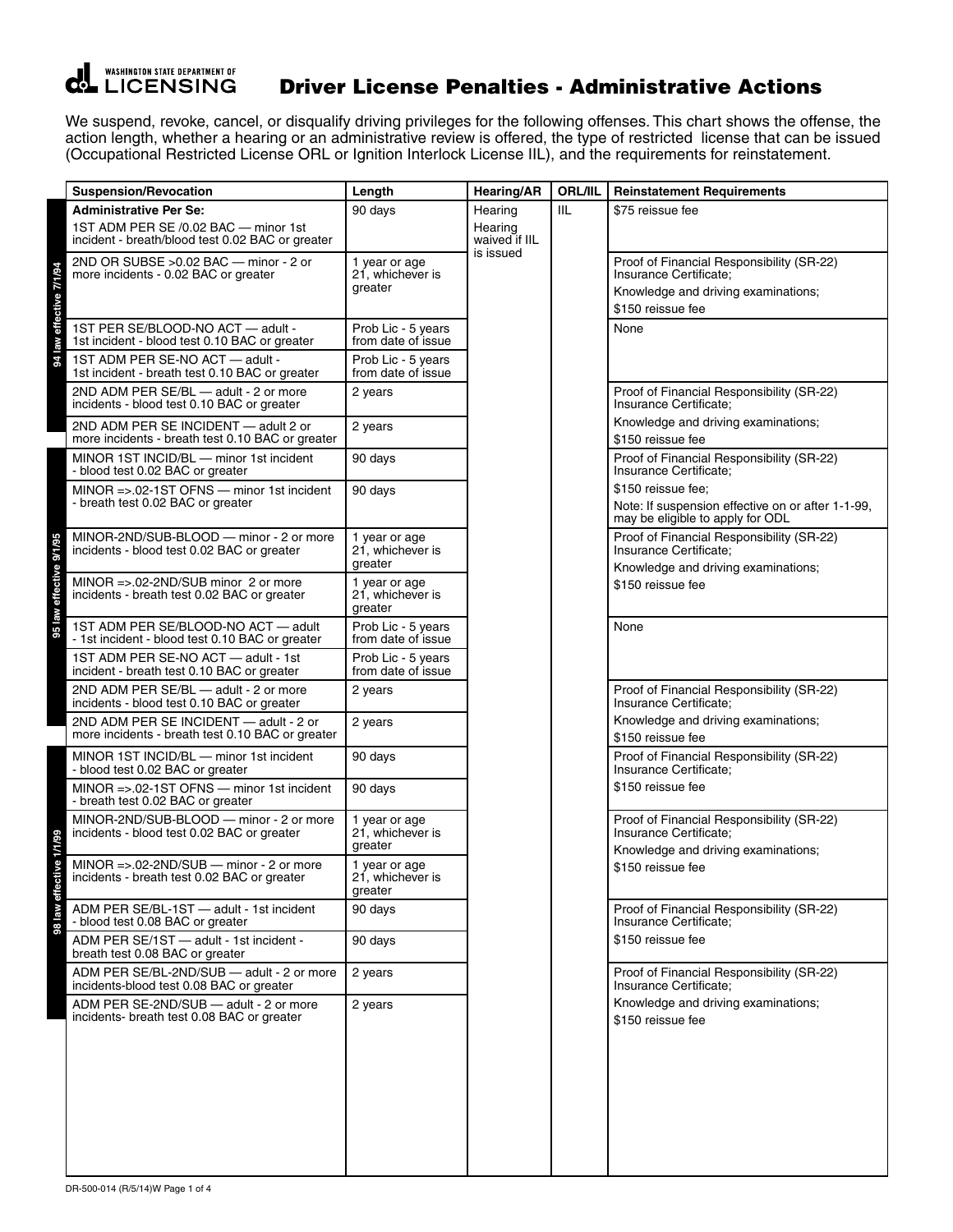| <b>Suspension/Revocation</b>                                                                      | Length                                                      | <b>Hearing/AR</b>        | <b>ORL/IIL</b> | <b>Reinstatement Requirements</b>                                                                    |
|---------------------------------------------------------------------------------------------------|-------------------------------------------------------------|--------------------------|----------------|------------------------------------------------------------------------------------------------------|
| <b>Breath/Blood Refusal:</b>                                                                      | 1 year                                                      | Hearing                  | IIL            | Proof of Financial Responsibility (SR-22)                                                            |
| REFUSE TEST - 1st refusal to take breath or<br>blood test                                         |                                                             | Hearing<br>waived if IIL |                | Insurance Certificate;<br>Knowledge and driving examinations;                                        |
| REFUSE TEST - 2 or more refusals to take<br>breath or blood test                                  | 2 years                                                     | is issued                |                | \$150 reissue fee                                                                                    |
| 1ST REFUS BREATH/BLOOD TST - minor<br>- 1st incident                                              | 1 year                                                      |                          |                |                                                                                                      |
| 2ND/SUBSE REF BREATH/BLOOD - minor<br>- 2 or more incidents                                       | 2 years or until age<br>21. whichever is<br>greater         |                          |                |                                                                                                      |
| REFUS BREATH/BLOOD TEST - adult<br>- 1st incident                                                 | 1 year                                                      |                          |                |                                                                                                      |
| 2ND/SUBSE-REF BAC TEST-adult<br>- 2 or more incidents                                             | 1 year                                                      |                          |                |                                                                                                      |
| 1ST REFUS BREATH/BLOOD TST - minor<br>- 1st incident                                              | 1 year                                                      |                          |                |                                                                                                      |
| 2ND/SUBSE REF BREATH/BLOOD - minor<br>- 2 or more incidents                                       | 2 years or until age<br>21, whichever is<br>greater         |                          |                |                                                                                                      |
| REFUS BREATH/BLOOD TEST - adult<br>- 1st incident                                                 | 1 year                                                      |                          |                |                                                                                                      |
| 2ND/SUBSE-REF BAC TEST-adult<br>- 2 or more incidents                                             | 2 years                                                     |                          |                |                                                                                                      |
| <b>Administrative Action:</b>                                                                     | Variable                                                    | None                     | No             | Alcohol/drug assessment                                                                              |
| Failure to submit alcohol report                                                                  |                                                             |                          |                |                                                                                                      |
| Alcohol/drug certificate received showing:<br>Alco cond/chem dependency                           |                                                             | Hearing                  |                | Treatment report showing satisfactory<br>compliance with program                                     |
| Failure to comply trm pgm - not complying with<br>treatment program                               |                                                             | None                     |                | Treatment report showing in compliance                                                               |
| <b>Continuing Offenses &amp; Interest of Safety:</b>                                              |                                                             |                          |                |                                                                                                      |
| 4 traffic violations in 12 month period                                                           | 1 year probation                                            | Hearing                  | No             | None                                                                                                 |
| 5 traffic violations in 24 month period<br>Violation of probation on continuing offenses          | 30 to 364 days                                              |                          | ORL            | Proof of Financial Responsibility (SR-22)                                                            |
| (Conditional Status)                                                                              |                                                             |                          |                | Insurance Certificate;                                                                               |
| 6 violations in 12 month period                                                                   | 60 days                                                     |                          |                | \$75 reissue fee;                                                                                    |
| Habitual Traffic Offender - 20 moving traffic                                                     | Lifetime                                                    | Hearing                  | No             | 1 year probation<br>Proof of Financial Responsibility (SR-22)                                        |
| violations in 5 years, with 4 occuring within                                                     |                                                             |                          |                | Insurance Certificate;                                                                               |
| 365 days, or any combination of 3 violations in<br>5 years which require mandatory suspension     |                                                             |                          |                | Knowledge and driving examinations;                                                                  |
| or revocation (1 conviction must be within the<br>previous 12 months)                             |                                                             |                          |                | \$75 reissue fee:<br>Alcohol assessment/treatment report if one of                                   |
|                                                                                                   |                                                             |                          |                | the violations was for DUI or Physical Control                                                       |
|                                                                                                   |                                                             |                          |                | There is a provision for early reinstatement after<br>4 years, providing there have been no driving  |
|                                                                                                   |                                                             |                          |                | incidents within 2 years. If early reinstatement is<br>denied, a hearing can be requested to contest |
|                                                                                                   |                                                             |                          |                | the Department's decision.                                                                           |
| Fraud:                                                                                            |                                                             |                          |                |                                                                                                      |
| Aiding & abetting unlawful application<br>Altered license                                         | 60 to 364 days                                              | Hearing                  | No             | \$75 reissue fee                                                                                     |
| Display another license or ID                                                                     |                                                             |                          |                |                                                                                                      |
| Fictitious driver license or ID                                                                   |                                                             |                          |                |                                                                                                      |
| Fraudulent application<br>Loaning driver license to another                                       |                                                             |                          |                |                                                                                                      |
| License Manufacturing                                                                             | 364 days                                                    |                          |                |                                                                                                      |
| Violation Court Probation - violated mandatory                                                    | 30 days - or extend                                         | Admin.                   | No             | \$75 reissue fee                                                                                     |
| terms of court probation following conviction for<br>Driving Under Influence or Physical Control. | the suspension/<br>revocation for the<br>conviction 30 days | review                   |                |                                                                                                      |
| Violation of Restriction(s) - violated the<br>restriction(s) on the driver's license              | 120 days                                                    | Hearing                  | No             | Knowledge and driving examinations;                                                                  |
|                                                                                                   |                                                             |                          |                | Proof of Financial Responsibility (SR-22)<br>Insurance Certificate;                                  |
|                                                                                                   |                                                             |                          |                | \$75 reissue fee                                                                                     |
| License Not Surrendered - failed to surrender                                                     | 1 year                                                      | Admin.                   | No             | Proof of Financial Responsibility (SR-22)                                                            |
| driver's license as required under the DUI laws                                                   |                                                             | review                   |                | Insurance Certificate;<br>Knowledge and driving examinations;                                        |
|                                                                                                   |                                                             |                          |                | \$75 reissue fee                                                                                     |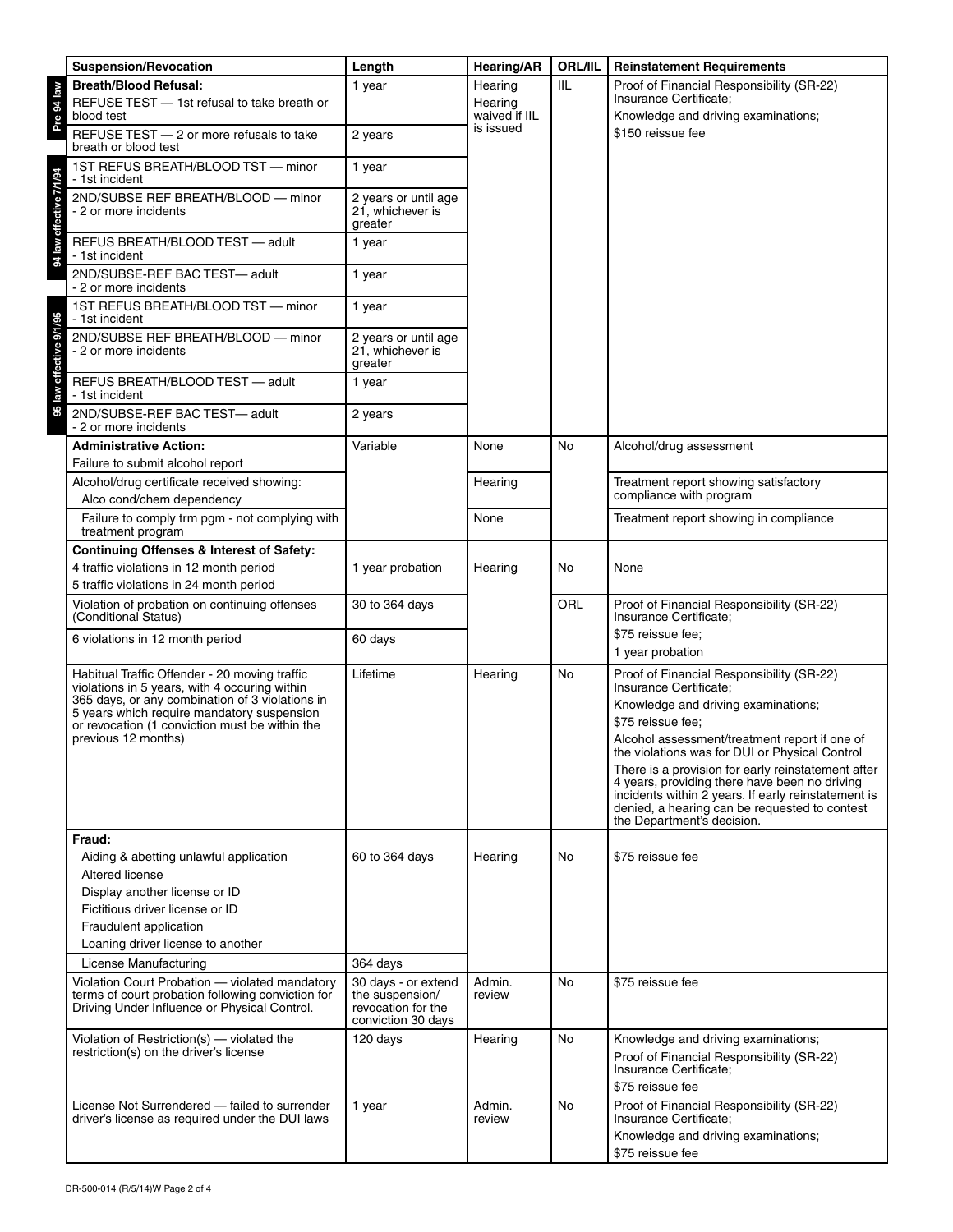| <b>Suspension/Revocation</b>                                                                                                                                                                          | Length                              | <b>Hearing/AR</b> | <b>ORL/IIL</b> | <b>Reinstatement Requirements</b>                                                                                                                                                                                                                                                                                                                                                                                                                                                               |
|-------------------------------------------------------------------------------------------------------------------------------------------------------------------------------------------------------|-------------------------------------|-------------------|----------------|-------------------------------------------------------------------------------------------------------------------------------------------------------------------------------------------------------------------------------------------------------------------------------------------------------------------------------------------------------------------------------------------------------------------------------------------------------------------------------------------------|
| <b>Financial Responsibility Law:</b><br>VEHICLE COLLISION/FR - Driver/owner<br>Insurance information not provided - reasonable<br>possibility of a judgment being entered against<br>the driver/owner | Variable                            | Hearing           | ORL            | Provide one of the following:<br>- Enter into a payment agreement<br>- Proof of insurance at time of collision<br>- Pay claim and submit release<br>- Deposit security (amount based on damages/<br>iniuries)<br>- Proof of Financial Responsibility (SR-22)<br>Insurance Certificate for deposit only<br>Provide civil court decision showing you are<br>not liable<br>- Affidavit of non-suit (3 years from accident)<br>\$75 reissue fee (only if complying after effective<br>date of susp) |
| DEFAULT ON AGREE TO PAY - defaulted on<br>agreement to pay for damages/injuries as result<br>of vehicle collision                                                                                     |                                     | Admin.<br>review  | <b>ORL</b>     | Provide one of the following:<br>- Pay claim and submit release<br>- Deposit security (amount based on damages/<br>injuries)<br>- Provide civil court decision showing you are<br>not liable<br>- Enter into a payment agreement<br>\$75 reissue fee (only if complying after effective<br>date of susp)                                                                                                                                                                                        |
| JUDGMENT - Due to a collision or theft of a<br>motor vehicle. Can be for any amount                                                                                                                   |                                     |                   |                | Abstract of Judgment from civil court showing<br>judgement is being/has been satisfied (paid in                                                                                                                                                                                                                                                                                                                                                                                                 |
| DEFAULT ON AGREE TO PAY (Judgment)<br>- defaulted on agreement to pay a civil court<br>judgment for a collision or theft of a motor<br>vehicle                                                        |                                     |                   |                | full, payment agreement, etc.)<br>Proof of Financial Responsibility (SR-22)<br>Insurance Certificate; (only if complying after<br>effective date of suspension)                                                                                                                                                                                                                                                                                                                                 |
|                                                                                                                                                                                                       |                                     |                   |                | \$75 reissue fee (only if complying after effective<br>date of susp)                                                                                                                                                                                                                                                                                                                                                                                                                            |
| No Functioning Ignition Interlock Device                                                                                                                                                              |                                     |                   | No             | Provide proof of installation by a company doing<br>business in Washington                                                                                                                                                                                                                                                                                                                                                                                                                      |
| Canceled Insurance - insurance company<br>canceled insurance certificate                                                                                                                              | Duration of 3 year<br>filing period |                   |                | Proof of Financial Responsibility (SR-22)<br>Insurance Certificate                                                                                                                                                                                                                                                                                                                                                                                                                              |
| FTA/Unpaid Ticket - failure to comply, respond,<br>pay a traffic infraction/criminal traffic in court.                                                                                                | Variable                            |                   | ORL            | Contact court holding citation for resolution<br>\$75 reissue fee<br>\$150 reissue fee if charge is DUI/Physical<br>Control or was amended from these charges                                                                                                                                                                                                                                                                                                                                   |
| Child Support Enforcement - failure to meet<br>child support obligations                                                                                                                              |                                     | None              | No             | Contact DSHS to make arrangements to meet<br>child support obligations 1-800-457-6202<br>\$75 reissue fee                                                                                                                                                                                                                                                                                                                                                                                       |
| <b>Medical/Vision &amp; Driving Examinations:</b><br>Fail to submit med - failed to submit medical<br>certificate<br>Fail to submit vision cert - failed to submit<br>vision certificate              |                                     |                   |                | Submit medical/visual certificate showing<br>condition within licensing standards                                                                                                                                                                                                                                                                                                                                                                                                               |
| Failed exam - failed to take a reexamination of<br>the driving abilities                                                                                                                              |                                     |                   |                | Complete required examinations                                                                                                                                                                                                                                                                                                                                                                                                                                                                  |

| <b>Cancellation</b>                                                                                                                                                | Length             | <b>Hearing/AR</b> | <b>ORL/IIL</b> | <b>Reinstatement Requirements</b>                                                 |
|--------------------------------------------------------------------------------------------------------------------------------------------------------------------|--------------------|-------------------|----------------|-----------------------------------------------------------------------------------|
| Medical — medical condition not within licensing<br>standards                                                                                                      | Variable           | Hearing           | No             | Submit medical/visual certificate showing<br>condition within licensing standards |
| Vision below standards - vision not within<br>licensing standards                                                                                                  |                    |                   |                |                                                                                   |
| Fraudulent application — applied for license,<br>permit, or identicard giving false information                                                                    | 5 years            | Hearing           |                | Not eligible for reinstatement/licensing on the<br>fraudulent record              |
| Driver license issued when applicant<br>suspended/revoked in another state (applicant<br>may have concealed or knowingly made a false<br>statement in application) | Variable           | Admin.<br>review  |                | Satisfy requirements in other licensing state                                     |
| Social Security - not verified with SSA                                                                                                                            | Variable           | Hearing           |                | SSA verification or signed Declaration                                            |
| Intermediate driver license - qualifying violation<br>within 6 months prior to issuance                                                                            | Variable to age 18 | Admin.<br>review  |                | Reapply;<br>Knowledge and driving examinations                                    |